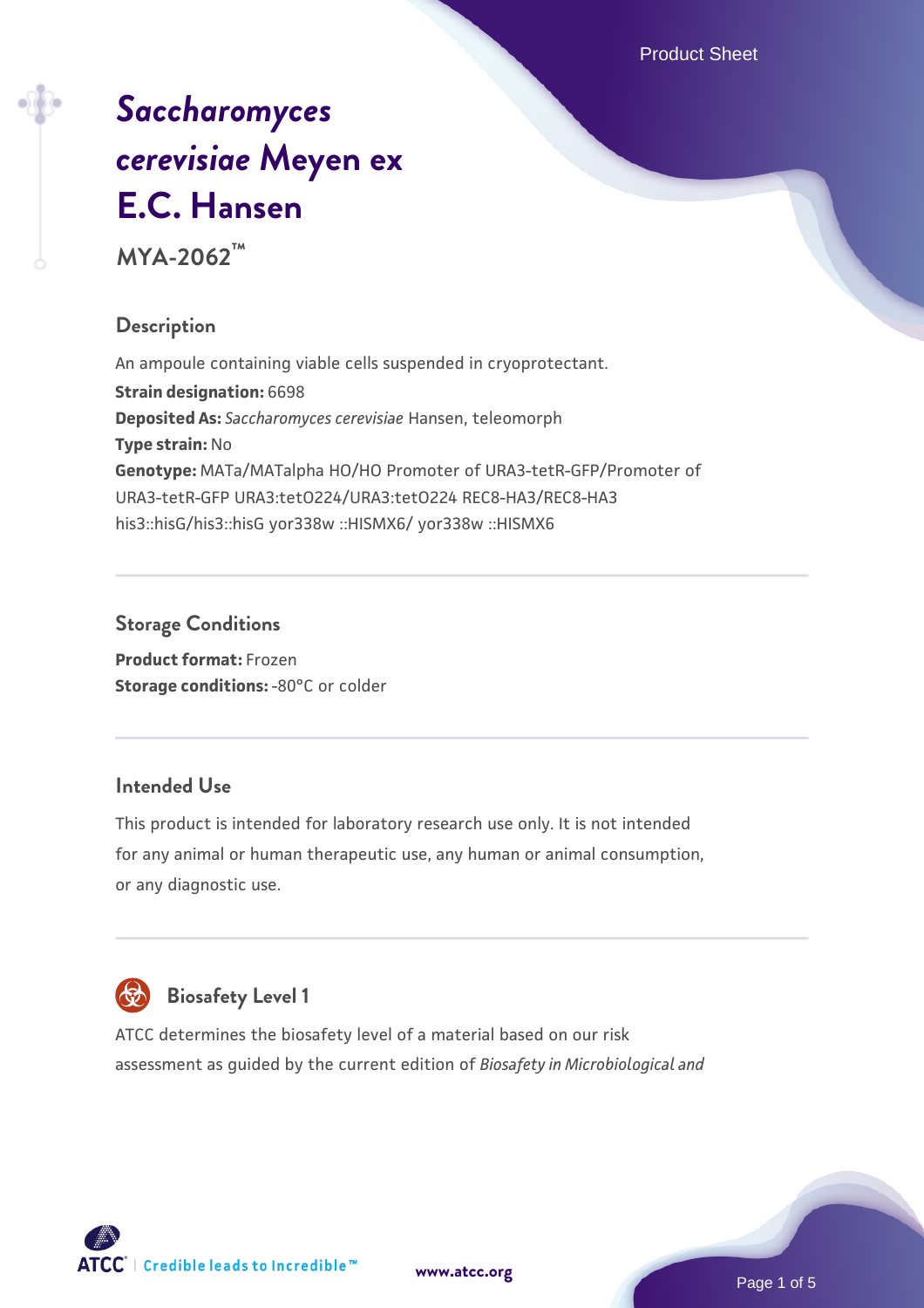#### **[Saccharomyces cerevisiae](https://www.atcc.org/products/mya-2062)** [Meyen ex E.C. Hansen](https://www.atcc.org/products/mya-2062) **MYA-2062**

*Biomedical Laboratories (BMBL)*, U.S. Department of Health and Human Services. It is your responsibility to understand the hazards associated with the material per your organization's policies and procedures as well as any other applicable regulations as enforced by your local or national agencies.

ATCC highly recommends that appropriate personal protective equipment is always used when handling vials. For cultures that require storage in liquid nitrogen, it is important to note that some vials may leak when submersed in liquid nitrogen and will slowly fill with liquid nitrogen. Upon thawing, the conversion of the liquid nitrogen back to its gas phase may result in the vial exploding or blowing off its cap with dangerous force creating flying debris. Unless necessary, ATCC recommends that these cultures be stored in the vapor phase of liquid nitrogen rather than submersed in liquid nitrogen.

# **Certificate of Analysis**

For batch-specific test results, refer to the applicable certificate of analysis that can be found at www.atcc.org.

# **Growth Conditions Medium:**  [ATCC Medium 1245: YEPD](https://www.atcc.org/-/media/product-assets/documents/microbial-media-formulations/1/2/4/5/atcc-medium-1245.pdf?rev=705ca55d1b6f490a808a965d5c072196) **Temperature:** 25°C

#### **Handling Procedures**

**Frozen ampoules** packed in dry ice should either be thawed immediately or



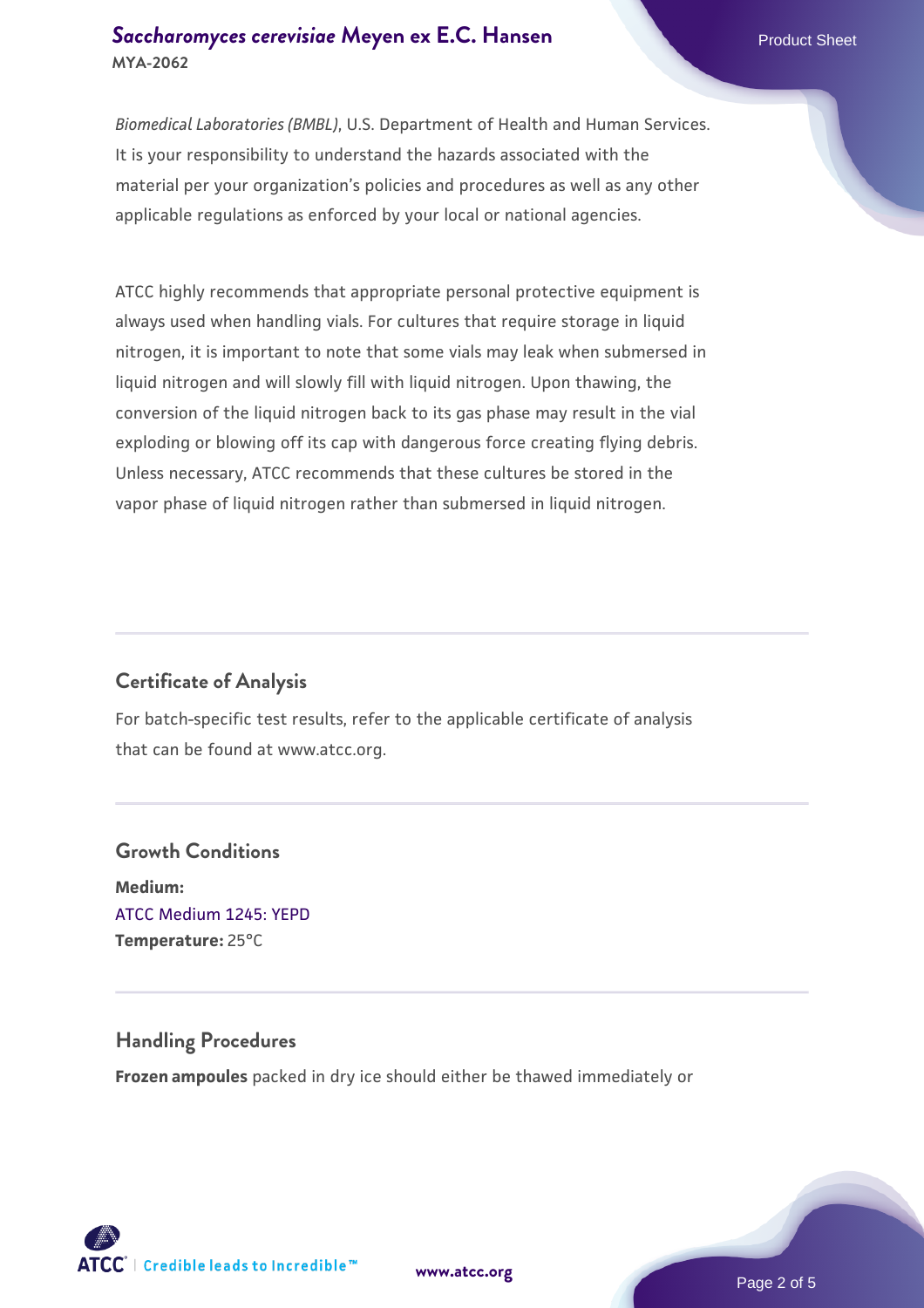#### **[Saccharomyces cerevisiae](https://www.atcc.org/products/mya-2062)** [Meyen ex E.C. Hansen](https://www.atcc.org/products/mya-2062) **MYA-2062**

stored in liquid nitrogen. If liquid nitrogen storage facilities are not available, frozen ampoules may be stored at or below -70°C for approximately one week. **Do not under any circumstance store frozen ampoules at refrigerator freezer temperatures (generally -20°C)**. Storage of frozen material at this temperature will result in the death of the culture.

- 1. To thaw a frozen ampoule, place in a **25°C to 30°C** water bath, until just thawed **(approximately 5 minutes)**. Immerse the ampoule just sufficient to cover the frozen material. Do not agitate the ampoule.
- 2. Immediately after thawing, wipe down ampoule with 70% ethanol and aseptically transfer at least 50 µL (or 2-3 agar cubes) of the content onto a plate or broth with medium recommended.
- 3. Incubate the inoculum/strain at the temperature and conditions recommended.
- 4. Inspect for growth of the inoculum/strain regularly for up to 4 weeks. The time necessary for significant growth will vary from strain to strain.

#### **Material Citation**

If use of this material results in a scientific publication, please cite the material in the following manner: *Saccharomyces cerevisiae* Meyen ex E.C. Hansen (ATCC MYA-2062)

#### **References**

References and other information relating to this material are available at www.atcc.org.

#### **Warranty**

The product is provided 'AS IS' and the viability of ATCC® products is warranted for 30 days from the date of shipment, provided that the customer has stored and handled the product according to the information

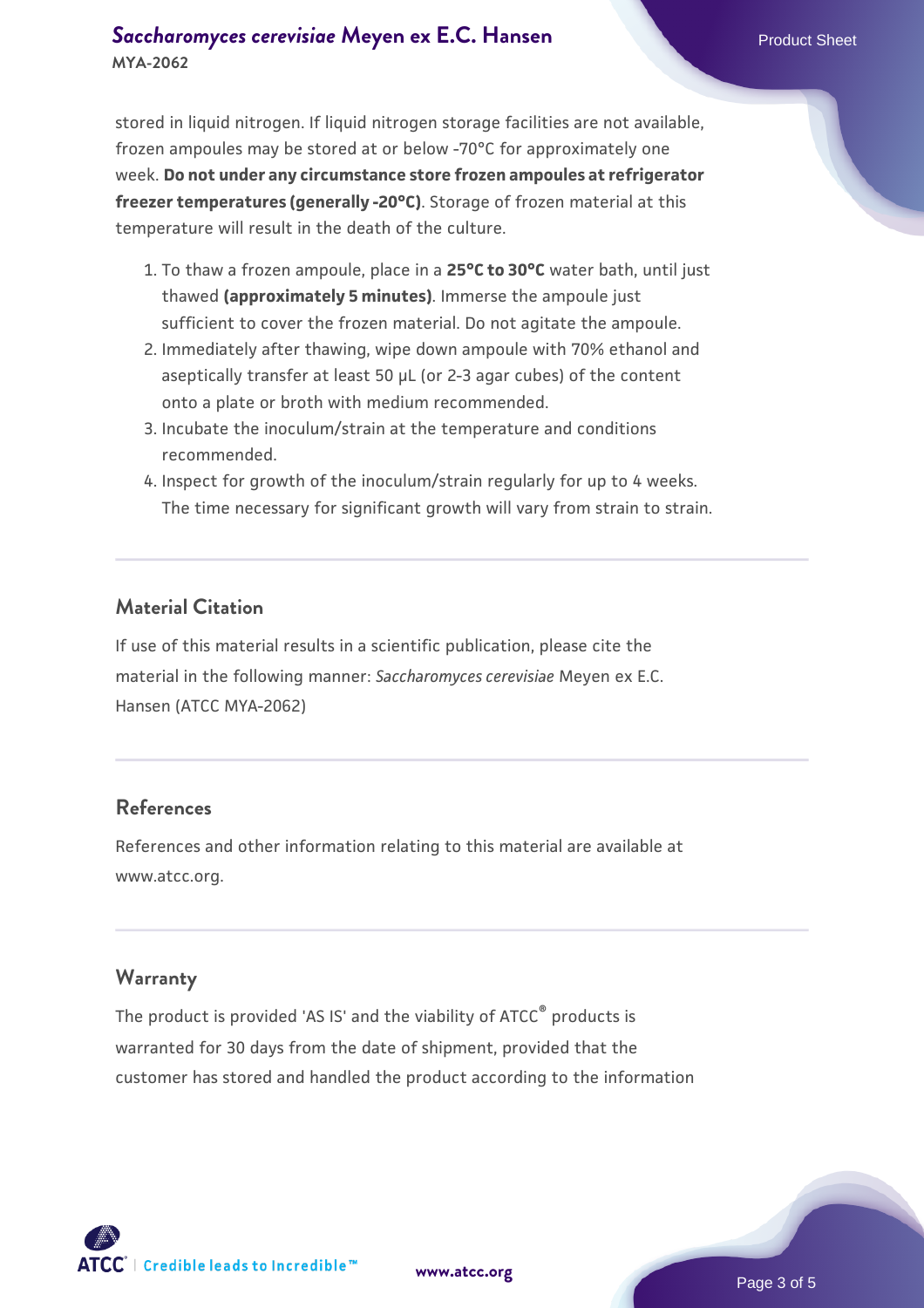#### **[Saccharomyces cerevisiae](https://www.atcc.org/products/mya-2062)** [Meyen ex E.C. Hansen](https://www.atcc.org/products/mya-2062) **MYA-2062**

included on the product information sheet, website, and Certificate of Analysis. For living cultures, ATCC lists the media formulation and reagents that have been found to be effective for the product. While other unspecified media and reagents may also produce satisfactory results, a change in the ATCC and/or depositor-recommended protocols may affect the recovery, growth, and/or function of the product. If an alternative medium formulation or reagent is used, the ATCC warranty for viability is no longer valid. Except as expressly set forth herein, no other warranties of any kind are provided, express or implied, including, but not limited to, any implied warranties of merchantability, fitness for a particular purpose, manufacture according to cGMP standards, typicality, safety, accuracy, and/or noninfringement.

#### **Disclaimers**

This product is intended for laboratory research use only. It is not intended for any animal or human therapeutic use, any human or animal consumption, or any diagnostic use. Any proposed commercial use is prohibited without a license from ATCC.

While ATCC uses reasonable efforts to include accurate and up-to-date information on this product sheet, ATCC makes no warranties or representations as to its accuracy. Citations from scientific literature and patents are provided for informational purposes only. ATCC does not warrant that such information has been confirmed to be accurate or complete and the customer bears the sole responsibility of confirming the accuracy and completeness of any such information.

This product is sent on the condition that the customer is responsible for and assumes all risk and responsibility in connection with the receipt, handling, storage, disposal, and use of the ATCC product including without limitation taking all appropriate safety and handling precautions to minimize health or environmental risk. As a condition of receiving the material, the customer agrees that any activity undertaken with the ATCC product and any progeny or modifications will be conducted in compliance with all applicable laws,



**[www.atcc.org](http://www.atcc.org)**

Page 4 of 5